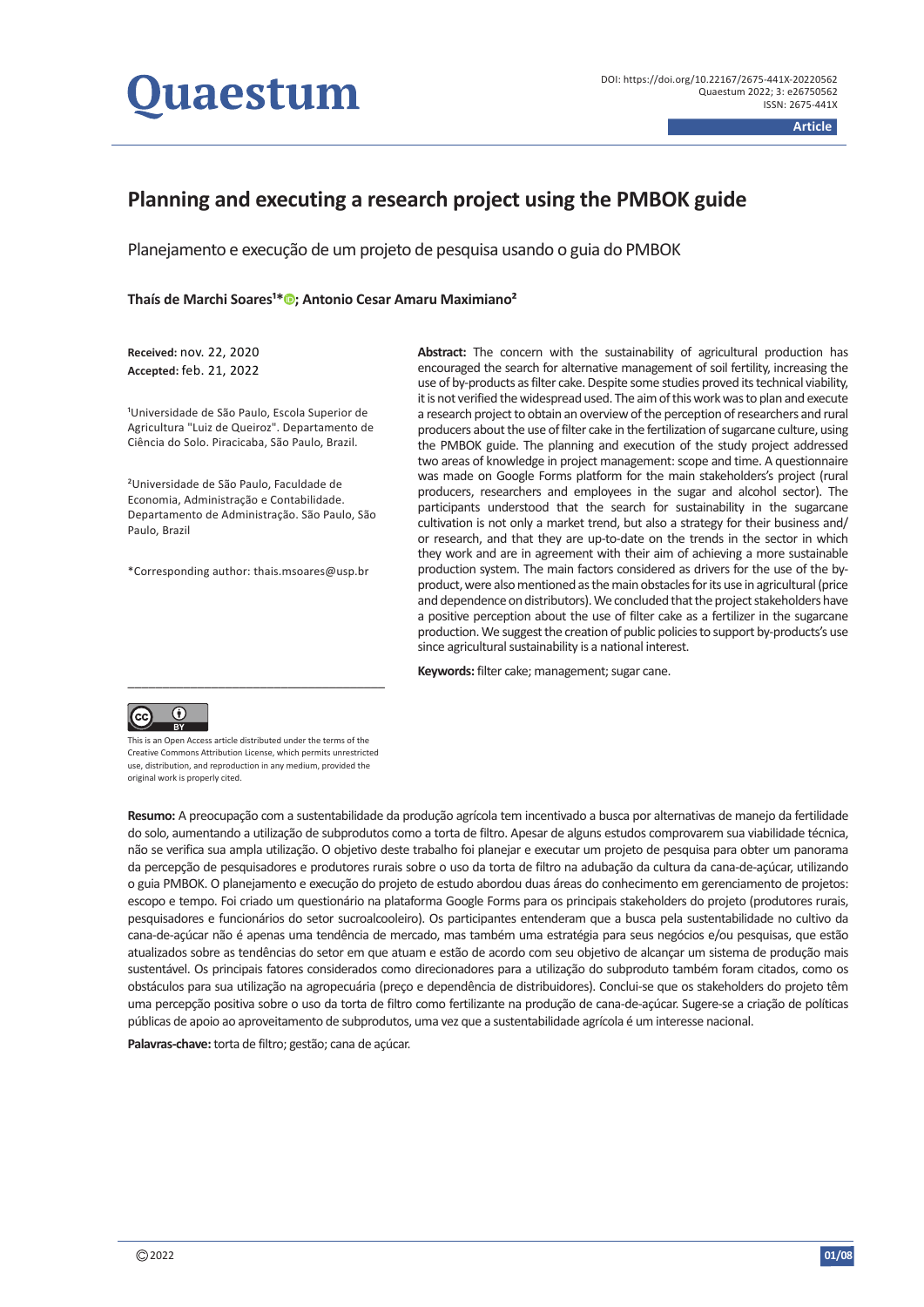#### **1. Introduction**

Agriculture is responsible for approximately 70% of freshwater use, and 69% of the greenhouse gas emissions<sup>[1], [2]</sup>. For this reason, there has been a search for agricultural systems that provide food and energy in sufficient quantity and quality with the least possible environmental impact.

Brazil is the major worldwide sugarcane (*Saccharum spp.*) producer, representing approximately 41% of the world's production<sup>[3]</sup>. Due to the global demand for energy that does not come from fossil fuels, there has been need for productive intensification and expansion of arable areas, with the challenge of controlling environmental degradation related to this expansion. Thus, the sugar-energy sector has looking for technologies that can reduce environmental liabilities related to the cultivation of sugarcane. Currently, 97% of national production adopts mechanized harvesting, eliminating the burning[4] and the cultivation reaches the extent of sequestrating about 20% of all carbon emitted by fossil fuels in Brazil[5]. There is also enormous potential in the use of organic by-products generated by the industry itself, such as vinasse, sugarcane bagasse, boiler ash and filter cake.

In conventional agriculture, the productivity is maintained based on the use of soluble mineral fertilizers whose production requires expensive ores with a high degree of purity – materials scarce in the world<sup>[6]</sup> – putting environmental and economic sustainability at risk. It is necessary to find a middle ground between the soil management systems commonly used and a system that seeks to maintain soil fertility using nutrients from organic materials. In this sense, the use of filter cake has been referred as a promising source of nutrients, replacing total or partial some mineral fertilizers<sup>[7], [8]</sup>.

The filter cake is a residue of sugar and alcohol industry produced in large volume (30 to 40 kg per ton of crushed cane) during the process of treatment and clarification of the sugarcane juice<sup>[9]</sup>. Its use as a fertilizer has expanded since it supplies organic matter, macro, and micronutrients<sup>[10]</sup>, destines waste and adds value to the industrial process. Studies have indicated that with the use of this material it is possible to reduce phosphate mineral fertilizers in the first two years of cultivation<sup>[11]</sup>, or in the first whole cycle, with doses of 10 to 20 t ha<sup>-1 [12], [13]</sup>. There are also evidences that its use acts in the selection of certain groups of enzyme-producing microorganisms that solubilize nutrients found in forms not available in the soil $[10]$ ,  $[14]$ .

Although the technical feasibility of using filter cake as a fertilizer has been established and organizations and rural producers are looking for practices that will lead them to sustainable development, it is not verified that the use of this by-product in sugarcane fields is widespread, with many doubts from interested parties as to its advantages. Thus, a study on the user's perception of the use of filter cake is necessary.

The aim of this work was to plan and execute a research project to obtain an overview of the perception of researchers and rural producers, about the use of filter cake in the fertilization of the sugarcane culture, using the Project Management Body of Knowledge guide (PMBOK).

## **2. Material and methods**

The planning and execution of the study project were carried out following the good project management practices described by the PMBOK guide<sup>[15]</sup>, having addressed two areas of knowledge in project management: scope and time. Thus, following this set of good management practices, the project was initiated based on the project's charter. The main function was to justify the project and define its aims, the need for preliminary studies, restrictions, requirements, stakeholders and finally, the impacts of the project.

# **2.1 Project planning stage**

After the project charter, which formalized the existence and the beginning of the project, we proceeded to the planning stage. In this phase, the project deliveries were subdivided into smaller components, giving rise to the work breakdown structure (WBS)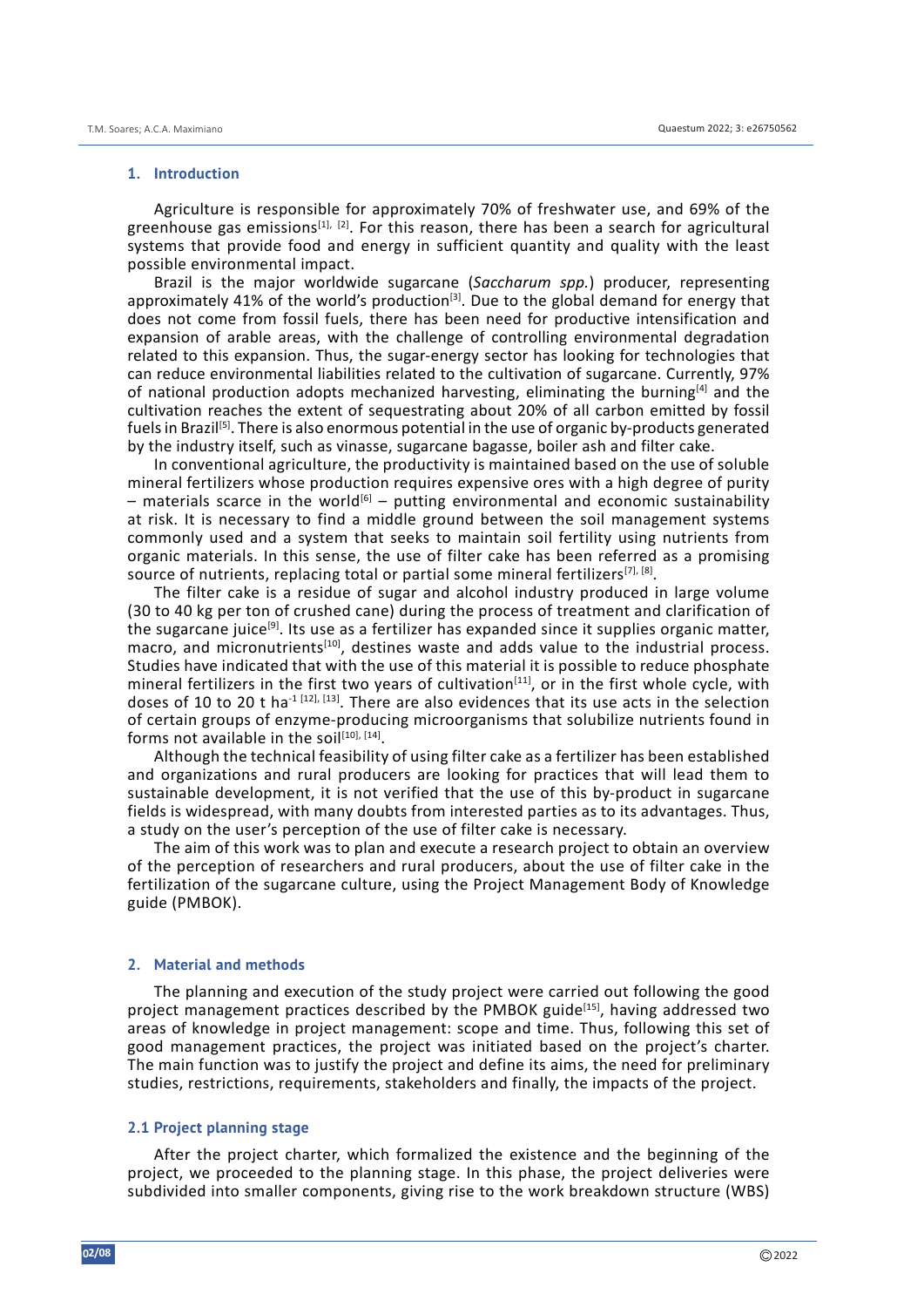(Figure 1), which was created using the MS Project 2016® software. The definition of the duration of the activities described in the WBS was also part of the planning stage, which allowed the generation of the project schedule (Figure 2). The project was planned to last 26 weeks, starting on apr. 10 and ending on nov. 10.



**Figure 1.** Work breakdown structure (WBS) Search: Elaborated by the authors.

|                               | Apr. | <b>May</b> | Jun. | Jul. | Aug. | Sep. | Oct. |
|-------------------------------|------|------------|------|------|------|------|------|
| Project definition            |      |            |      |      |      |      |      |
| Literature review             |      |            |      |      |      |      |      |
| Questionnaire production      |      |            |      |      |      |      |      |
| Definition of participants    |      |            |      |      |      |      |      |
| Definition of method analysis |      |            |      |      |      |      |      |
| Questionnaire application     |      |            |      |      |      |      |      |
| Evaluation of results         |      |            |      |      |      |      |      |
| Project closure               |      |            |      |      |      |      |      |

**Figure 2.** Research project schedule Search: Elaborated by the authors.

## **2.2 Project execution stage**

A questionnaire was prepared on the Google Forms platform, aimed at the main stakeholders defined in the project's charter (rural producers, researchers and employees in the sugar and alcohol sector). The aim of the questionnaire was to determine what, in the opinion of the stakeholders, drives or hinder the use of filter cake as a fertilizer in the cultivation of sugar cane.

The first step in preparing the questionnaire was to identify the variables most likely to affect the perception of stakeholders about the product. This identification was carried out by based in technical and scientific reports and informal conversations with professionals in the agricultural area. Then, the questions were formulated seeking to use a simple and direct language, so that they were easily understood and avoid the induction of answers.

Ten multiple-choice or intensity-scale questions were proposed, following the model proposed by Likert<sup>[16]</sup>. The choice of this model of questionnaire was because it allows the reader to make a comparison between the questions and their respective answers. The interpretation of the answers obtained by this model can be done individually or together, allowing a better understanding of the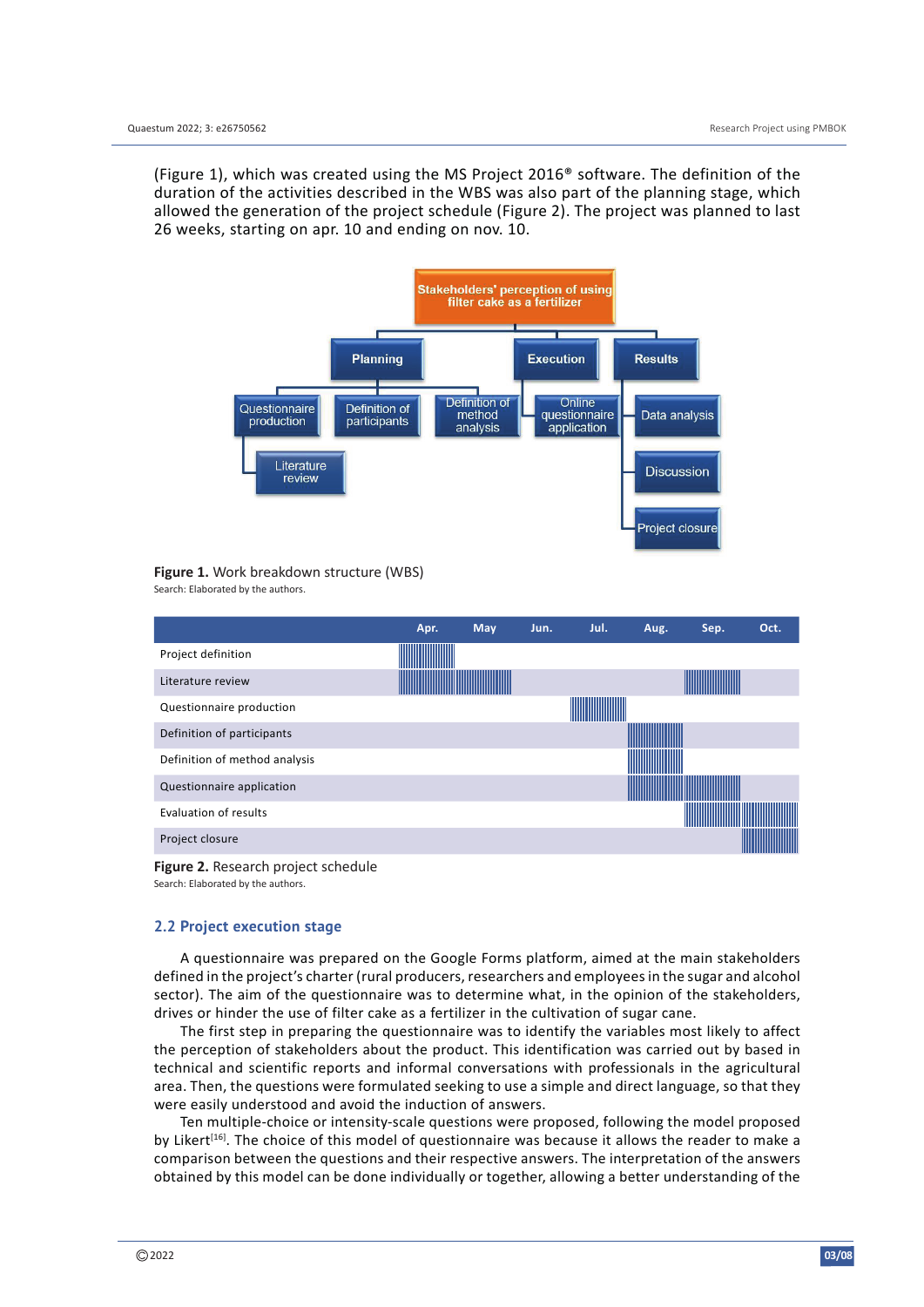respondent's opinion.

The questionnaire was divided into four sections: i) Profile of the interviewee; ii) Perception of sustainability; iii) Risks of using filter cake and iv) Opportunities for using filter cake. At the end, a space was made available for the participants to make any comments they deemed pertinent to the best understanding of their answers. The questionnaire was available for access during the period from aug. 12 to sep. 9.

The inclusion of questions such as age, industry (farmer, researcher, employee in the sugar and alcohol sector, or other) and location, aimed to outline the profile of the participants and verify a possible relationship with the positive or negative perception about the use of the filter cake in soil fertilization.

The main restrictions related to the questionnaire were outlined in the project charter and are shown below:

- The questionnaire must be answered exclusively on the "Google Forms" platform, and information obtained through informal conversations, whether face-to-face or digital, is not computed;
- All participants will have their identity preserved;
- Each participant can answer the questionnaire only once;
- None of the answers obtained can be changed or excluded from the results section;
- All opinions issued in the comment area, without exception, should be published in the results section.

# **3. Results and discussion**

#### **3.1 Interviewee profile**

At the end of the questionnaire application period, 30 responses were obtained, with 47% of the participants declaring themselves as researchers, 23% as employees of the sugar-energy sector, 23% as rural producers and 7% as consultants. Respondents were in an age group between 20 and 70 years old, showing a wide diversity in this regard, as well as in the number of municipalities covered by the survey, having been 15 in total. This diversity is desirable for discussing the results obtained.

## **3.2 Knowledge, use, perception about sustainability, risks and opportunities of using filter cake**

When asked about their level of knowledge about the filter cake, approximately 47% of the survey participants said they had average knowledge, 30% knew a lot and 17% said they knew deeply. Only 7% of the participants know very little about the material (Figure 3). This result indicates that the answers obtained in the questionnaire were not limited by low level of knowledge about the object of study, regardless of the line of activity in which the participants work.



**Figure 3.** Level of knowledge of research participants in relation to filter cake Search: Elaborated by the authors.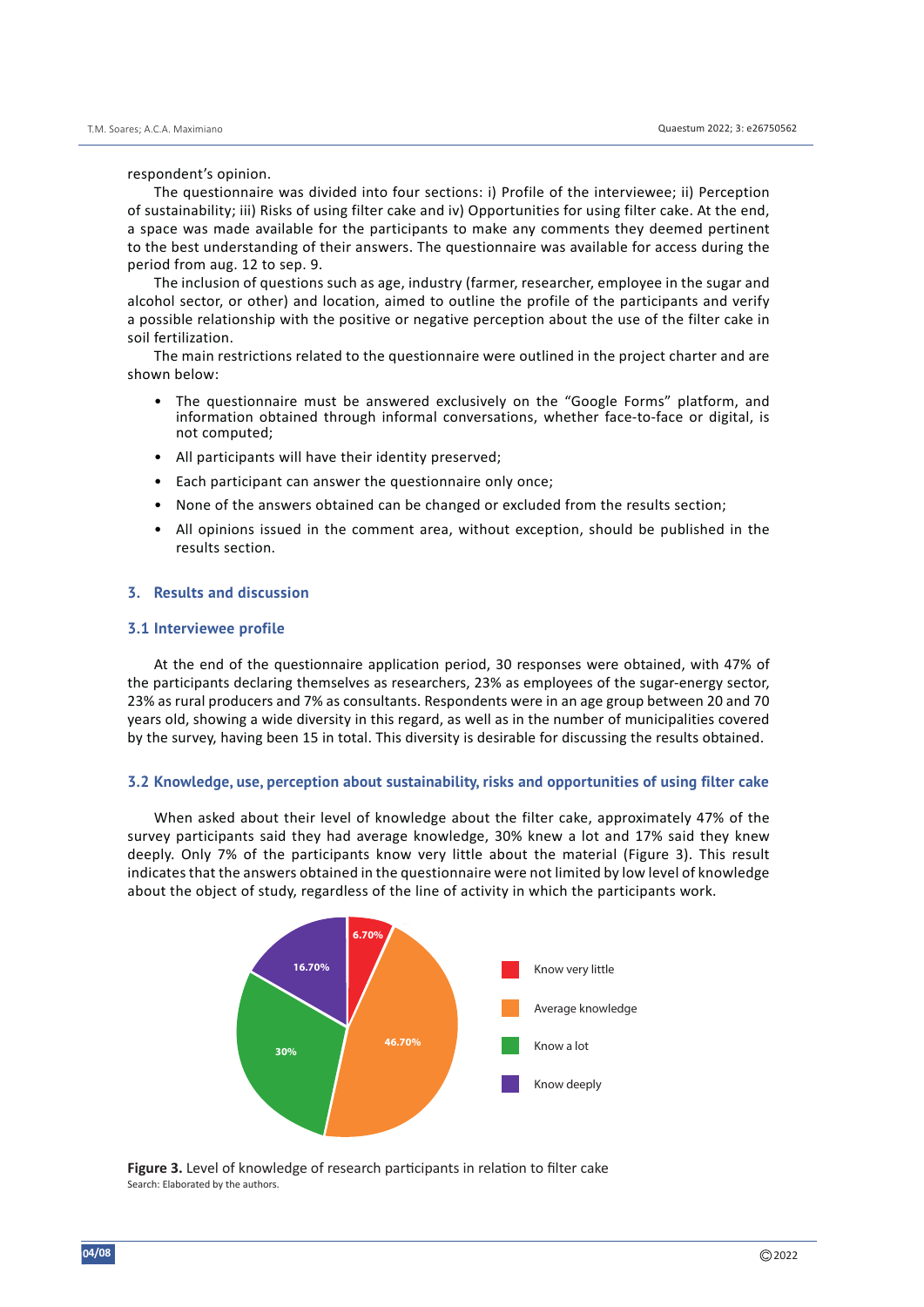Approximately three quarters of respondents say they use filter cake on their property or in a project in which they participate or are managers. The two main reasons indicated as an incentive to use this material were: believing in its effectiveness and the search for alternatives to conventional fertilizers (Figure 4). This result reflects the global demand for environmentally and economically more advantageous fertilizers. The indiscriminate use of industrially produced fertilizers as a way of ensuring that crops express their maximum productive potential, leads to the appearance of undesirable environmental impacts due to the excessive dispersion of nutrients in aquatic and terrestrial environments, mainly related to high levels of phosphorus and nitrogen. It is estimated that of the total manufactured fertilizers applied to the soil, 40-80% are lost to the environment by chemical, physical and biological processes<sup>[17]</sup>. There is, therefore, a need to increase the efficiency of the use of nutrients in order to avoid losses and manage the sustainability of the system<sup>[18]</sup>. In this context, the addition of organic materials such as filter cake is beneficial because its nutrient content is gradually released through the mineralization of organic matter<sup>[19]</sup>, reducing the possible loss of nutrients through runoff, erosion and percolation in the soil.



**Figure 4.** Research participants's main reasons for using filter cake in the projects in which they participate Search: Elaborated by the authors.

Brazilian agriculture is heavily dependent on imports of mineral fertilizers. The reduction of this dependence can be achieved with the recovery of nutrients found in agricultural residues. Withers et  $al.$ <sup>[20]</sup> created a management model for the use of P in agriculture that also can be taken as an example for other nutrients. The model, called "5R stewardship", proposes five measures to improve and increase the efficiency of the use of nutrients in agriculture in order to reduce the dependence on imported fertilizers, namely: realignment of inputs; reduction of nutrient losses; nutrient recycling; recovery of nutrients from waste and redefinition of the use of nutrients in food systems. In view of the apparent demand from stakeholders for alternative fertilizers to conventional fertilizers, the use of filter cake on soil fertility management is in line with the model mentioned.

The search for an alternative to conventional fertilizers could be confirmed when participants were asked about the sustainability of using filter cake. Among the possible answers (totally disagree, partially disagree, I do not know, partially agree and totally agree), 77% said they totally agree that its use is environmentally advantageous and 53% that filter cake is a good strategy to replace mineral fertilizers (Table 1). This demand also appears in the section of questions that dealt with opportunities related to the use of filter cake (Table 2). Most participants considered that the price volatility of mineral fertilizers and the greater independence of the rural producers in relation to their suppliers are opportunities. That is, for the research participants, the use of filter cake brings the possibility of less dependence on the prices exercised by the fertilizer market.

The majority (80%) of stakeholders agree on some level that the use of the waste treated here is a way of managing soil fertility that is sustained over time. In fact, organizations form sugar-energy industry has been looking for technological innovations towards sustainability and supported by public policies, such as RenovaBio, a state policy to help Brazil achieve the goals of reducing greenhouse gas emissions through increased production of renewable fuels<sup>[21]</sup>. This increased production, in turn, will lead to greater quantities of waste produced, which can be used as organic raw material to improve the quality and productivity of the soil<sup>[22], [23]</sup>.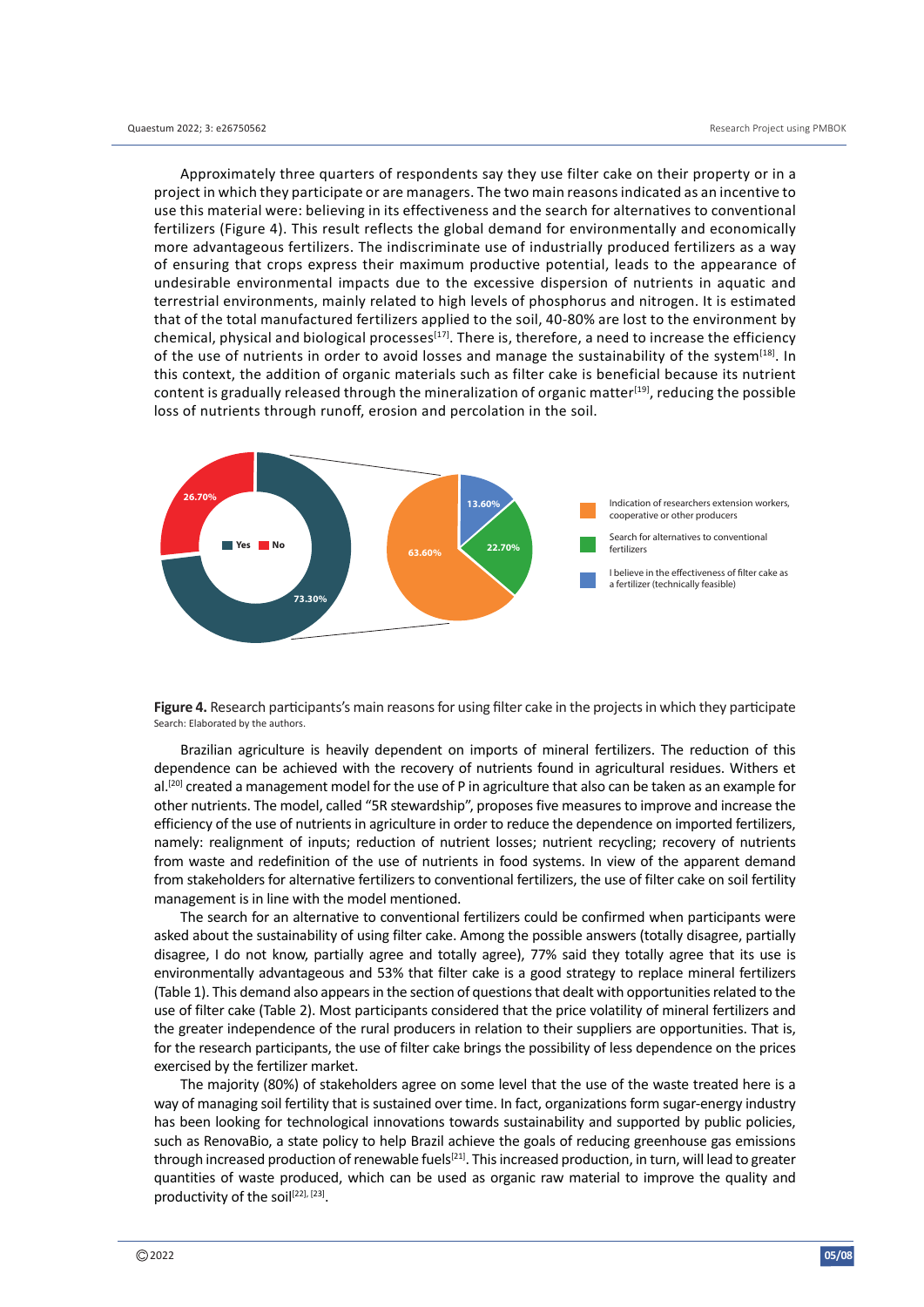The growing market demand for sustainable products and processes can be seen as a problem or as a managerial strategy<sup>[24]</sup>. Given the answers obtained by this research, it can be seen that the participants understand that the search for sustainability in the cultivation of sugarcane is not only a market trend for which they will have to adapt, but also a strategy for their employees, business and/or researche. Only 7% of survey participants claim to disagree that the use of organic waste, is a good marketing for their companies or research and that the environmental advantages related to the use of this material are seen as opportunities (Table 2). This result reveals that respondents are up to date on the trends in the sector in which they operate and aligned with their goal of achieving a more sustainable production system, being willing to adhere to new cultivation practices when they see that they can function as potentialities for their projects, and business, not as managerial problems.

For a business, productive process or product to be considered sustainable, it is necessary to consider not only the environmental dimension, but also the economic and social dimension. This is the idea proposed in the management model called Triple Bottom Line, proposed by John Elkington<sup>[25]</sup>, in which an innovation or modification in a production process is expected to contribute to the three dimensions mentioned. In the case of the economic dimension, the possible dependence of the sugar and alcohol plant to supply and price the filter cake, were seen as risks related to the use of this product (Table 3). Some researcher participants expressed their concerns about it in the area intended for comments, such as: "[...] The supplier has little access to the filter cake, has more of the vinasse […]"; "What weighs in the use of the filter cake is the price of transportation [...]"; "[...] The industry has the machinery to apply and the availability of the material for itself."; "The acceptance is great, I think the biggest problem is the question of the plant being a supplier [...] producers do not have access."; "[...] I think the filter cake should be partly returned to the sugarcane suppliers." Such comments revealed a certain dissatisfaction with the material's distribution model, since the sugar cane supplier to the mill has difficult access to the filter cake, being subject to the price variation of the freight and the product itself.

The percentage of those who consider that the price and dependence of the sugar and alcohol industry are not risks was also high (43 and 40%, respectively). However, when evaluating this result in more depth, it is noted that there was an influence on the level of knowledge of the research participants about the product on their perception of these rich people. As the level of knowledge increased, the agreement with the statement that the price of the filter cake is a risk, reduced. That is, there was an inversely proportional relationship. The same trend was observed for the statement that the fall in sugar cane productivity is a probable risk when using filter cake. Apparently, the more the respondents know about the subject, the greater is their understanding that the benefits of using this material outweigh the possible problems related to price. Once again, the interviewee's comments help in understanding this result. One of them says: "[...] I worked a lot with filter cake [...]. Where it is used, productivity is higher in relation to mineral fertilizer."; and another: "I am in favour of using natural organic products, even at high costs".

Current agricultural practices have increased the environmental vulnerability of agroecosystems<sup>[26]</sup>, requiring that the parameters under which soil management decisions are made, be questioned and reassessed. There is an increasing pressure from the market for products produced in a sustainable way, demanding innovations in processes and management systems to keep the country competitive worldwide in the sugar-energy sector. The adoption of eco-innovations in an organization has the potential to reduce the negative impacts and risks generated by conventional practices of using natural resources<sup>[27]</sup>.

|                                                                                                              | <b>Totally</b> | <b>Partially</b> | I don't | <b>Partially</b> | <b>Totally</b> |
|--------------------------------------------------------------------------------------------------------------|----------------|------------------|---------|------------------|----------------|
|                                                                                                              | disagree       | disagree         | know    | agree            | agree          |
|                                                                                                              |                |                  | $\%$    |                  |                |
| The use of filter cake is environmentally<br>advantageous.                                                   | 0              | $\Omega$         | 3       | 20               | 77             |
| The use of filter cake is a good strategy for replace<br>mineral fertilizers.                                | 0              | 3                |         | 37               | 53             |
| The use of filter cake is a sustainable management<br>long-term.                                             | $\Omega$       | $\overline{7}$   | 13      | 20               | 60             |
| With the growing demand for sustainable products,<br>there is a tendency to increase the use of filter cake. | 0              | 7                | 3       | 10               | 80             |

**Table 1.** Participant's perception (%) regarding the sustainability of the use of filter cake

Search: Elaborated by the authors.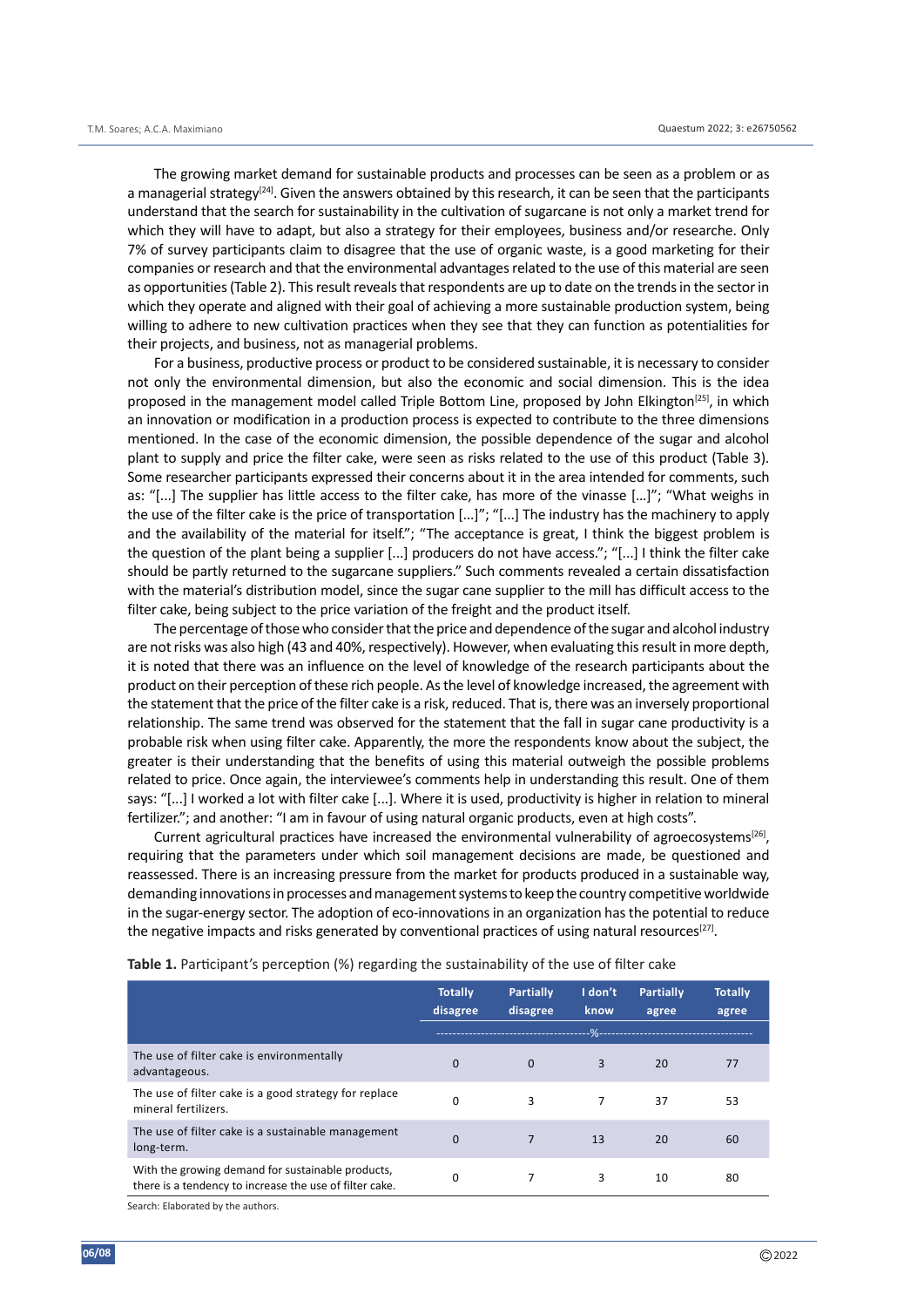|                                                                                                        | <b>Totally</b><br>disagree | <b>Partially</b><br>disagree       | I don't<br>know | <b>Partially</b><br>agree | <b>Totally</b><br>agree |
|--------------------------------------------------------------------------------------------------------|----------------------------|------------------------------------|-----------------|---------------------------|-------------------------|
|                                                                                                        |                            | ---------------------------------- |                 | .‰---------------------   |                         |
| The price volatility of mineral fertilizers is an opportunity to use<br>the filter cake.               |                            | $\overline{7}$                     | $\overline{7}$  | 37                        | 43                      |
| As it is an organic residue, the use of filter cake is a good<br>marketing for my company or research. | <sup>0</sup>               | 7                                  | 13              | 30                        | 47                      |
| The use of filter cake reduces dependence on the product<br>mineral fertilizer suppliers.              | 3                          | 13                                 | $\overline{7}$  | 33                        | 43                      |
| The environmental advantages of using filter cake are<br>opportunities.                                | <sup>0</sup>               | 7                                  | $\Omega$        | 37                        | 53                      |
| There are no opportunities for using filter cake.                                                      | 73                         | 17                                 | 3               |                           | 0                       |

#### **Table 2.** Participant's perception (%) regarding opportunities for using filter cake

Search: Elaborated by the authors.

#### **Table 3.** Participant's perception (%) regarding the risks of using filter cake

|                                                                                                                     | <b>Totally</b><br>disagree | <b>Partially</b><br>disagree   | I don't<br>know | <b>Partially</b><br>agree  | <b>Totally</b><br>agree |
|---------------------------------------------------------------------------------------------------------------------|----------------------------|--------------------------------|-----------------|----------------------------|-------------------------|
|                                                                                                                     |                            | ------------------------------ |                 | --%----------------------- |                         |
| The possible price volatility of the filter cake is a risk to its use.                                              | 30                         | 13                             | 13              | 33                         | 10                      |
| The lack of technical knowledge on the part of the product is an<br>important limitation to the use of filter cake. | 0                          | 23                             | 7               | 40                         | 30                      |
| The fall in crop productivity is a likely risk.                                                                     | 50                         | 17                             | 13              | 13                         | $\overline{7}$          |
| Obtaining the filter cake is dependent on the plant sugar and<br>alcohol is a risk for the producer.                | 20                         | 20                             | $\Omega$        | 27                         | 33                      |
| There are no risks in using the filter cake as fertilizer.                                                          | 10                         | 37                             | 10              | 17                         | 27                      |

Search: Elaborated by the authors.

In order for nutrient recovery technologies to become eco-innovations, they must be economical, efficient from an agronomic point of view and free from contaminants<sup>[28], [29]</sup>. In view of the results set out above, the only requirement for the waste treated in this research to be considered an ecoinnovation is that it remains competitive from an economic point of view. Therefore, the creation of policies to support this technology and that observe the indirect environmental costs involved in the current management of soil fertility in the production of sugarcane, must be taken into account.

### **4. Conclusions**

Based on our results, we concluded that the stakeholders's project showed a positive perception about the use of filter cake as a fertilizer in the sugarcane production. However, the main factors considered as drivers for the use of the by-product, were also mentioned as the main obstacles for its use in agricultural, which is price and dependence on distributors. In this sense, actions are needed to better conciliate both the interests of industry and rural producers. We suggest of the creation of public policies to support by-products's use since agricultural sustainability is a national interest.

**Author contributions:** All authors contributed to Design, Data Collection, Data Analysis, Methodology Definition, Writing and Editing.

**How to cite:** Soares T.M.; Maximiano A.C.A. Planning and executing a research project using the PMBOK guide. Quaestum. 2022; 3: e26750562.

#### **References**

[1] Empresa Brasileira de Pesquisa Agropecuária EMBRAPA. O desafio do uso da água na agricultura brasileira. 2019.

Available in: <https://www.embrapa.br/agua-na-agricultura/sobre-o-tema>.

[2] United Nations Organization (ONU). Department of Economic and Social Affairs, Population Division. World Population Perspectives, 2019.